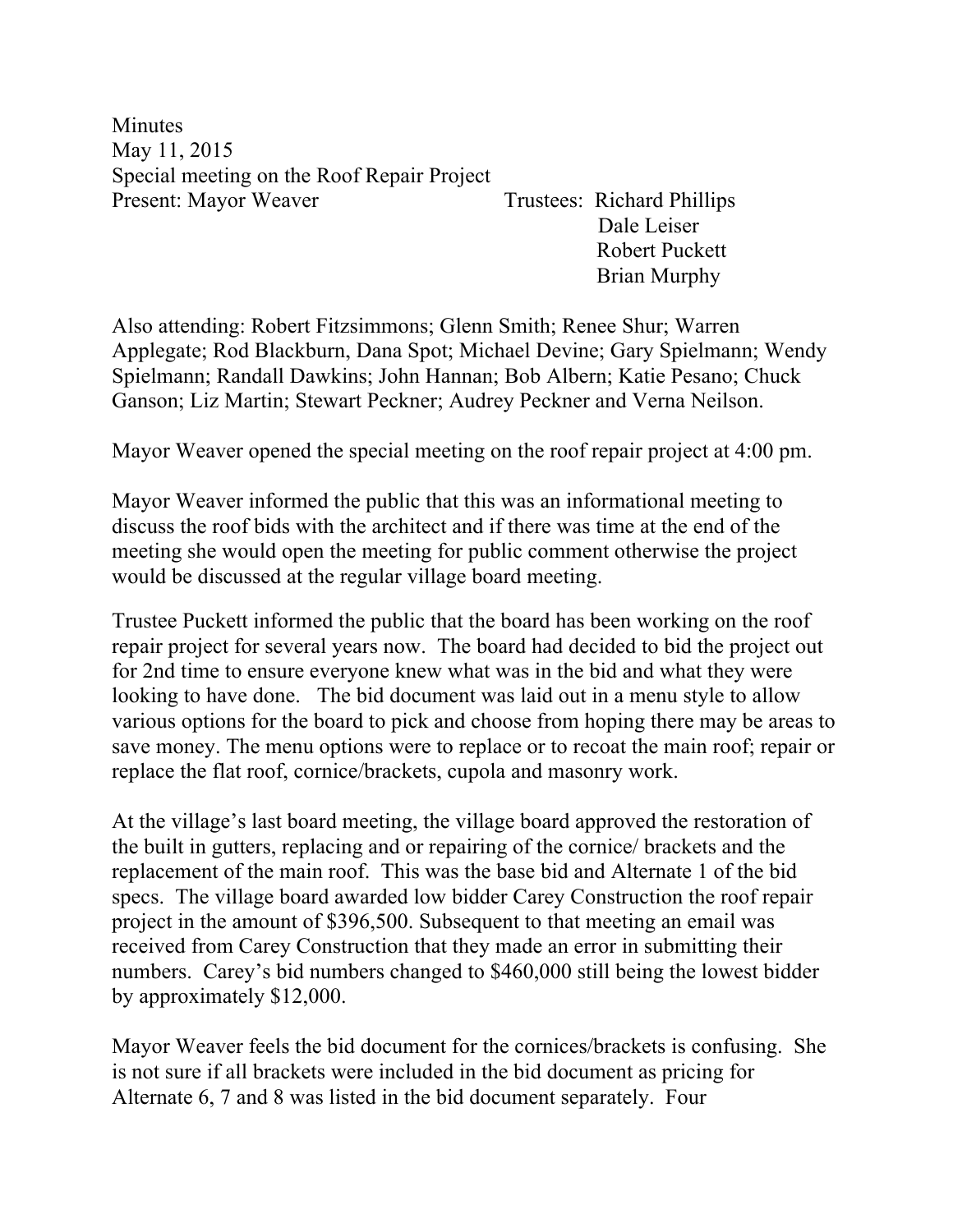cornice/brackets need to be replaced and 56 are in need of repair. Trustee Murphy had two cornices replicated from a gentleman that did a beautiful job at a cheaper rate. The Mayor is wondering if the village could bid the project out again looking for a more cost effective approach.

Marilyn responded the contractor owes all the corbels noted in the base bid.

Trustee Murphy stated the board has been asking that same question and we have not come up with a knowledgeable individual to come up with those answers. We have not had the resources or means for a much less expensive restoration of this project. The village has received ad hoc answers from contractors that they can do things cheaper but nothing for the restoration project. By having a second round of bids is allowing the board to be responsible with taxpayer's money.

Trustee Puckett wanted to know if the village could still accept the bid from Carey Construction.

Attorney Fitzsimmons noted the bid document did not have a clause for errors even though Carey was still considered the low bidder he felt if the village was to accept Carey's bid it would cause an issue with the other contractors that submitted bids. He noted Carey's one sentence email stated they could not honor their bid and they were pulling out of the project. Attorney Fitzsimmons recommends that the village not accept Carey's revised bid. If, the village board chooses to they could go after the insurance bond. He stated the boards options at this point were to: 1. Rebid 2. Continue with Carey and have a legal discussion 3. Award Mid-State the low bid or 4. Recoat not replace and award Debrino Caulking the bid as low bidder for recoating.

Rob questioned if there was a problem with the bid spec as the village has specked the project twice and only three bids were received. He noted there is almost \$100,000 in difference in the base bid alone. It is concerning to him to see that much difference in the base bid. He asked Marilyn if there was something in the bid that would account for that.

Marilyn stated with the complexity of the project she was happy the village received three bids. This is a Historic project with a prevailing wage rate schedule and that the village is looking for a long lasting roof 20-30 years with built in gutters and masonry work. This is not solely a roof project it has a tremendous amount of carpentry work that is needed.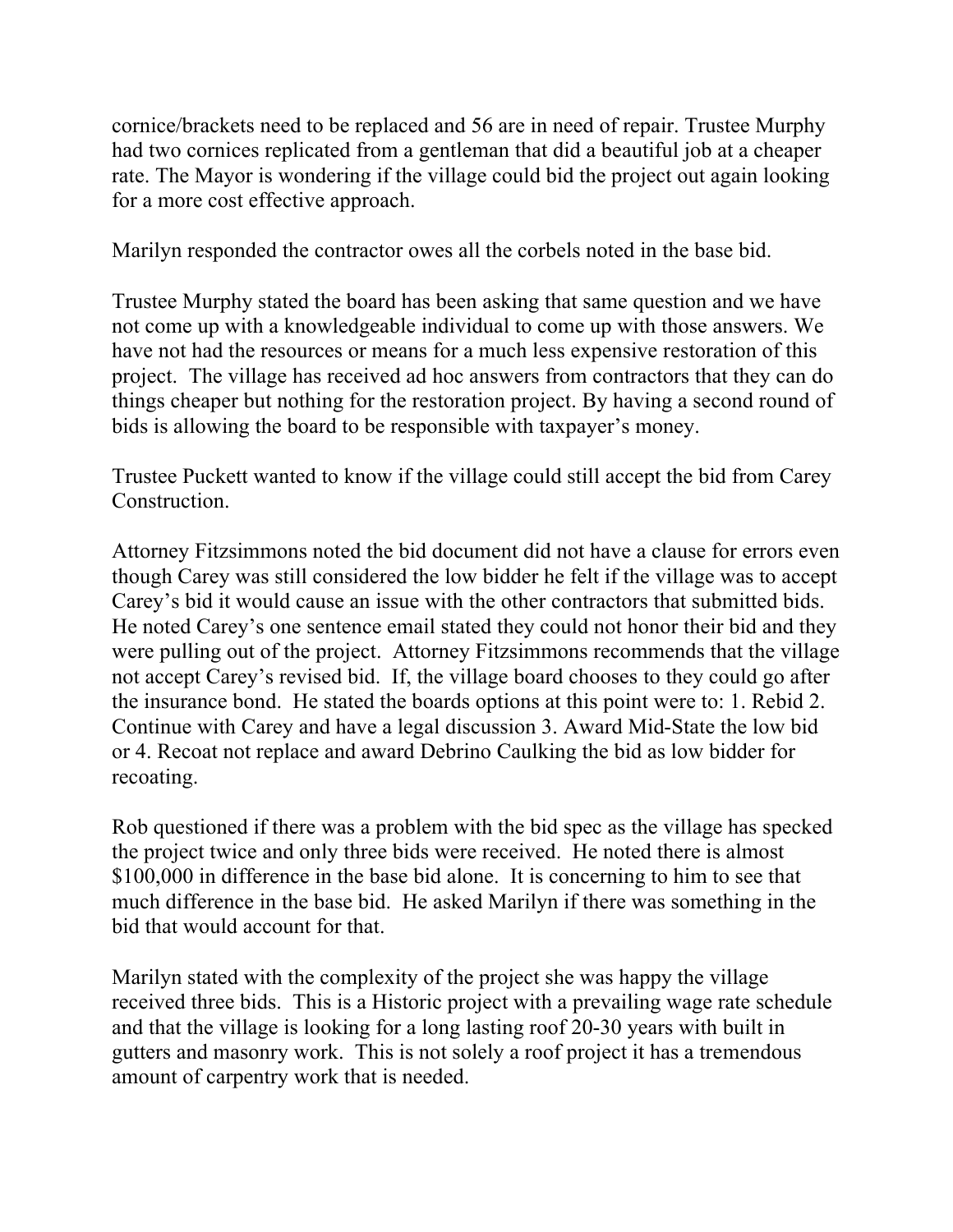She feels a contractor could have low balled the base bid to get the project and planned on making his profit on the additional alternatives. Each contractor has their own in house specialty area and will subcontract out the other work needed. This is why she is not surprised by the different bid amounts in each of the alternatives. Materials were changed from the  $1<sup>st</sup>$  bid to the  $2<sup>nd</sup>$  bid to reduce the amount of the project. She held a pre bid meeting and she did not have any follow up questions from the contractors.

Mayor Weaver requested if Marilyn has actually looked inside the gutters to see what condition they were in?

Marilyn pulled off pieces from the east and west and saw more deterioration in the front two valleys by the chimney. She noted the bid documents are quantified in case everything was rotted. She has moved to long term coating in the gutters as it is very difficult to get metal in the expansion joints she will use the best elastic system to keep the gutters from leaking.

Attorney Fitzsimmons recommended rebidding the project.

A discussion of why it would cost more for the recoating/ repairing of the roof compared to replacing of the roof was discussed. It was felt it would be harder to repair a roof with damaged areas trying to sure up these areas then it would to remove everything and start new. The longevity of repairing the roof compared to replacing was considered in making the decision on which avenue to take with what alternatives to complete as this time. Time factor of rebidding the project and the availability of the contractors to do the work this year was also considered.

Marilyn reached out to Mid-State and they are interested in the project. The company itself will do the carpentry and roofing themselves.

Mayor Weaver would like their references called and inquire if they are prepared to start the project.

Marilyn will contact their references and confirm with Mid-State that they are prepared to start the project before Wednesday evening's regular village board meeting.

Mayor Weaver inquired if the public had any comment. Liz Martin would like to see the project completed before any further damage could be done.